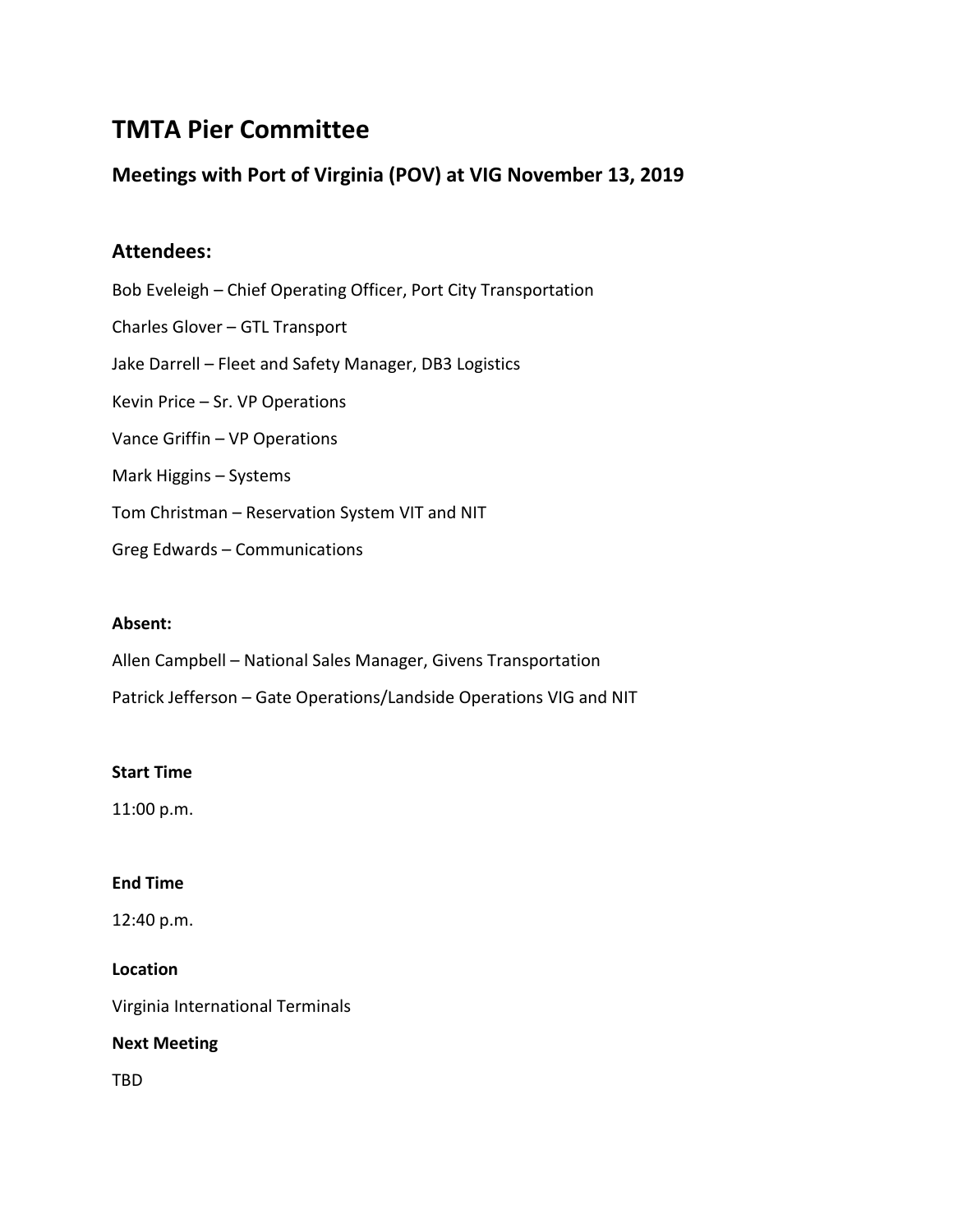# **Notes/Findings from 11-13-2019 Meeting**

## **September/October Statistics**

The trends of all the statistics we follow are favorable.

Turn times remain consistently low (30-35 minutes at VIG; 40 minutes at NIT) despite higher volumes. 82% of container moves at VIG occur in the mandatory hours. 78% of container moves at NIT occur in the mandatory hours.

The original performance benchmark set by the Pier Committee in November 2018 that 1% or less of container moves should exceed 2 hours has been met at each facility for several months now. The October number at VIG is 0.41% vs 14.13% in October 2018.

We are now looking at 90 minutes as the new 1% benchmark. The October figure for all moves exceeding 90 minutes is 2.07%. Greater use of the new stacks at NIT should push this number down.

Misses reservations have declined from around 7% to around 6%. The Port will work with carriers to reduce this figure to a tentative goal of 5%. Carriers are encouraged to modify a reservation if they find they will not make the original time to avoid a missed reservation.

## **Change in VIG Operating Hours and Mandatory Reservation Hours**

December 9 the Port will eliminate the first hour of operations at VIG (the 4 a.m. to 5 a.m. hour). The Port intends to absorb that volume in the 5 a.m. and 6 a.m. hour. Elimination of this hour will reduce Port operating costs substantially and post-peak should have limited impact on trucker operations. Operating hours at NIT and VIG will be consistent – from 5 a.m. to 5 p.m. (subject the known rules for certain transactions).

One additional mandatory reservation will be added on December 9 extending mandatory reservation hours into the 2 p.m. to 3 p.m. hour. Normal grace period rules will apply to this new hour.

In addition, for clarity, carriers who make reservations for the nonmandatory hours starting at 3 p.m. may continue to use the grace period rules (enter 30 minutes before the hour of their reservation).

### **Full mandatory hours at VIG**

There is no plan to implement full mandatory reservation hours at this time due to concerns about serving emergency situations. Some thought to imposing a charge for emergency situations as already allowed in the tariff.

### **Congestion**

We raised two congestion issues Cassettes in Stacks and the genset area at VIG backing up onto Street. Both are being examined.